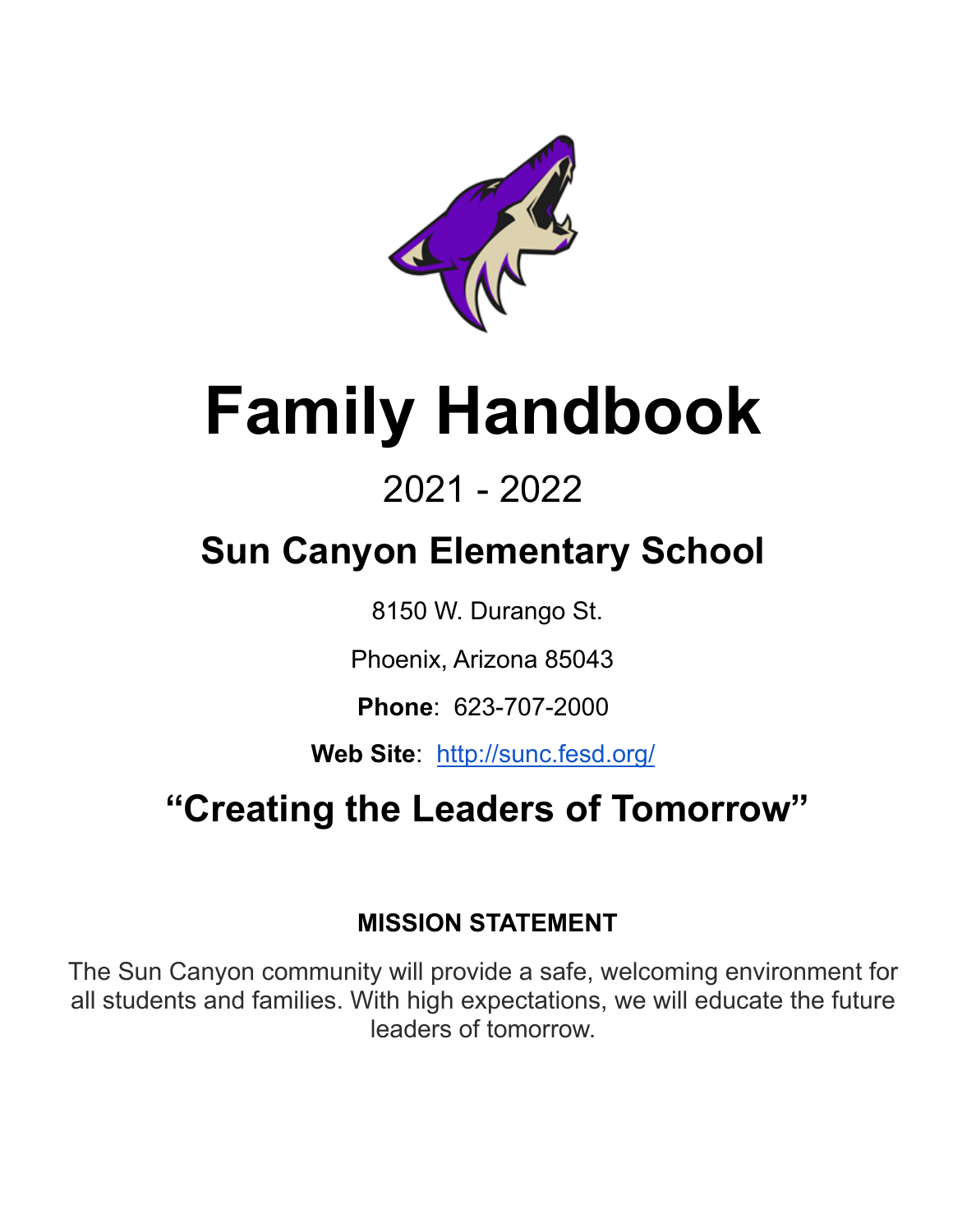### **PARENT INVOLVEMENT POLICY**

 The goal of Sun Canyon Elementary School, as well as the parents of the students we serve, is dedicated to ensuring the success of each and every child. To meet this goal and achieve the vision of the mission statement, the following expectations for parents, students and teachers are set forth below:

## **PARENTS ARE EXPECTED TO HELP THEIR CHILD(REN) BY:**

- ● Providing a safe and nurturing home environment with adequate nourishment and rest.
- Seeing that the child is on time and attends school regularly.
- Encouraging the child to solve conflicts in positive ways.
- Establishing a time for homework and reviewing it regularly.
- ● Maintaining an interest in what the child is learning as well as his/her progress in school.
- ● Communicating and working with school staff to support, encourage, and challenge the child.

### **STUDENTS ARE EXPECTED TO DO THEIR BEST BY:**

- Attending school regularly.
- Coming to school prepared with all necessary materials.
- Completing and returning homework assignments on time.
- Working hard to do their best in class and on schoolwork.
- ● Respecting and cooperating with other students and adults by following classroom and school rules.
- Helping to keep the school safe.
- Respecting the individual and cultural differences of others.

# **TEACHERS ARE EXPECTED TO HELP STUDENTS BY:**

- Providing high quality curriculum and instruction.
- ● Providing assistance to parents so they may help with their child's learning.
- Maintaining ongoing communication with parents.
- Showing that they care about all students.
- Having high expectations for themselves and students.
- Providing a safe and positive learning environment.
- ● Respecting the individual and cultural differences of students and their families.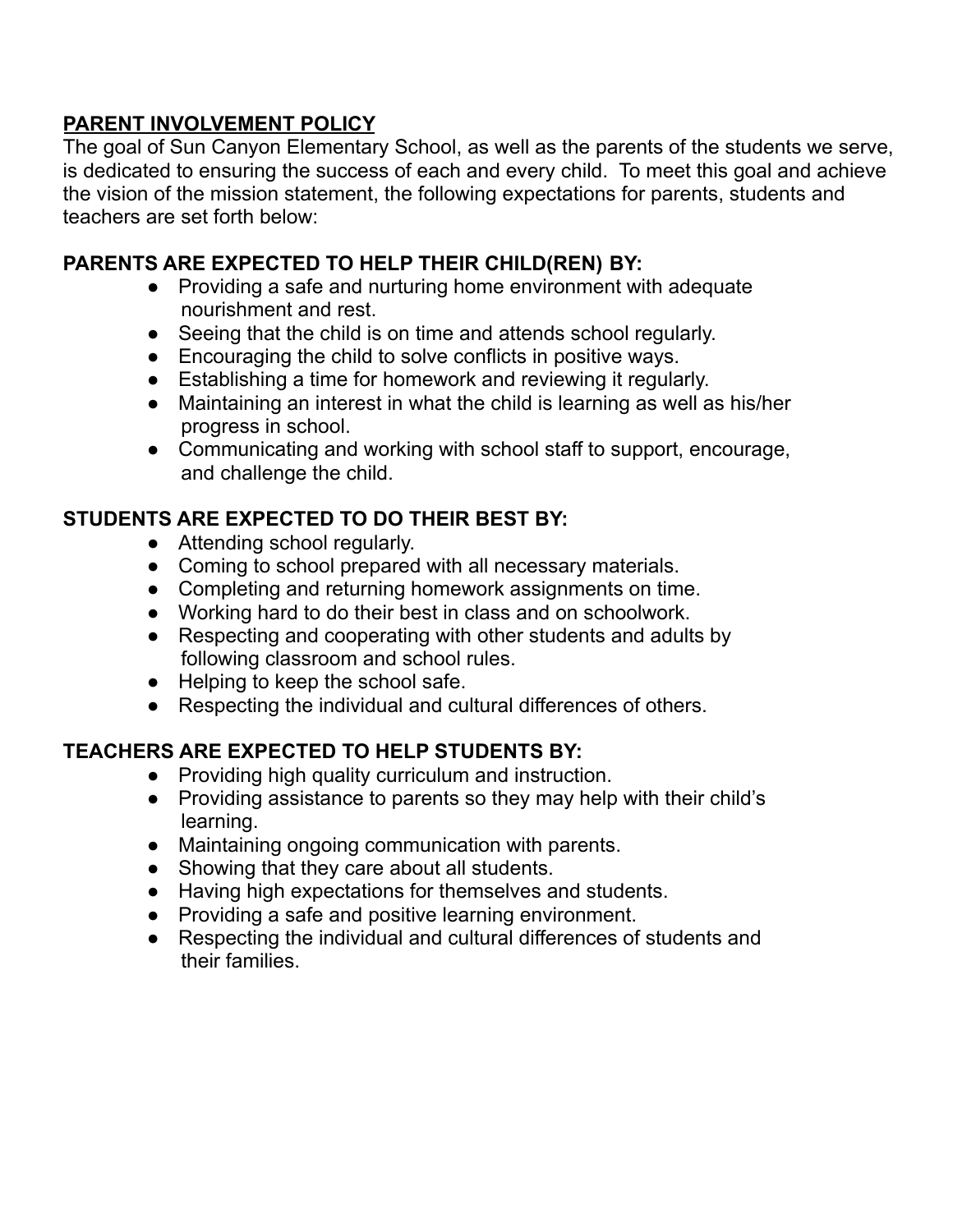#### **MONTHLY CHARACTER TRAITS**

 Parents are encouraged to use character vocabulary and reinforce positive character traits in the home. At Sun Canyon Elementary School, positive character traits will be integrated across the whole curriculum. We will create a climate where these positive character traits will be learned by example. Because character takes on meaning when it is lived, all students will be encouraged to serve others in some way – doing chores in the classroom, school, and at home and by giving a hand to older people, to younger children, and to other students.

#### **Sun Canyon's Monthly Character Traits for 2021 – 2022:**

- Respect August
- Responsibility September
- Trustworthiness October
- Caring November
- Fairness December
- Citizenship January
- Persistence February
- Patience March
- Determination April
- Kindness May

### **CAMPUS PROCEDURES**

 Students are expected to conduct themselves at all times in a manner that will bring credit to themselves, their family, community, and school. It is important for students to understand that the entire school staff is responsible for the student's conduct during school hours, while anywhere on the school campus, on the bus, going to and from school, and at all school functions. Our procedures include: Assembly/Large Group Meetings, Bus, Cafeteria, Computer Lab, Hallway, Library, Playground, and Restroom. Students are encouraged to demonstrate positive character traits at school and home.

#### **ASSEMBLY/LARGE GROUP MEETINGS**

 We will have several assemblies throughout the school year. During this time, classes will sit in assigned areas. Students will be a polite and respectful audience. We will practice assembly etiquette at all times and invite parents to maintain that same level of respect in all assemblies. Students and adults will follow expected behaviors in all assemblies

#### **Sun Canyon Assembly Etiquette for Students:**

 **R**efrain from talking **E**ars are listening **P**articipate when asked and appropriate **E**yes are looking at the person talking **C**ourteous to others **T**each and model respect  **Sun Canyon Assembly Etiquette for Parents and Visitors: S**tay seated

#### **R**efrain from talking

**E**lectronics on Silent

**S**tay seated so those behind you can see

**P**hotos can be taken from seats or from the sides of the rooms and after the show

 **E**ntire Assembly – Please stay for the entire assembly as doors are distracting and all students deserve respect.

 **C**hildren in the audience must remain with parents and are not allowed to run around **T**each and model respect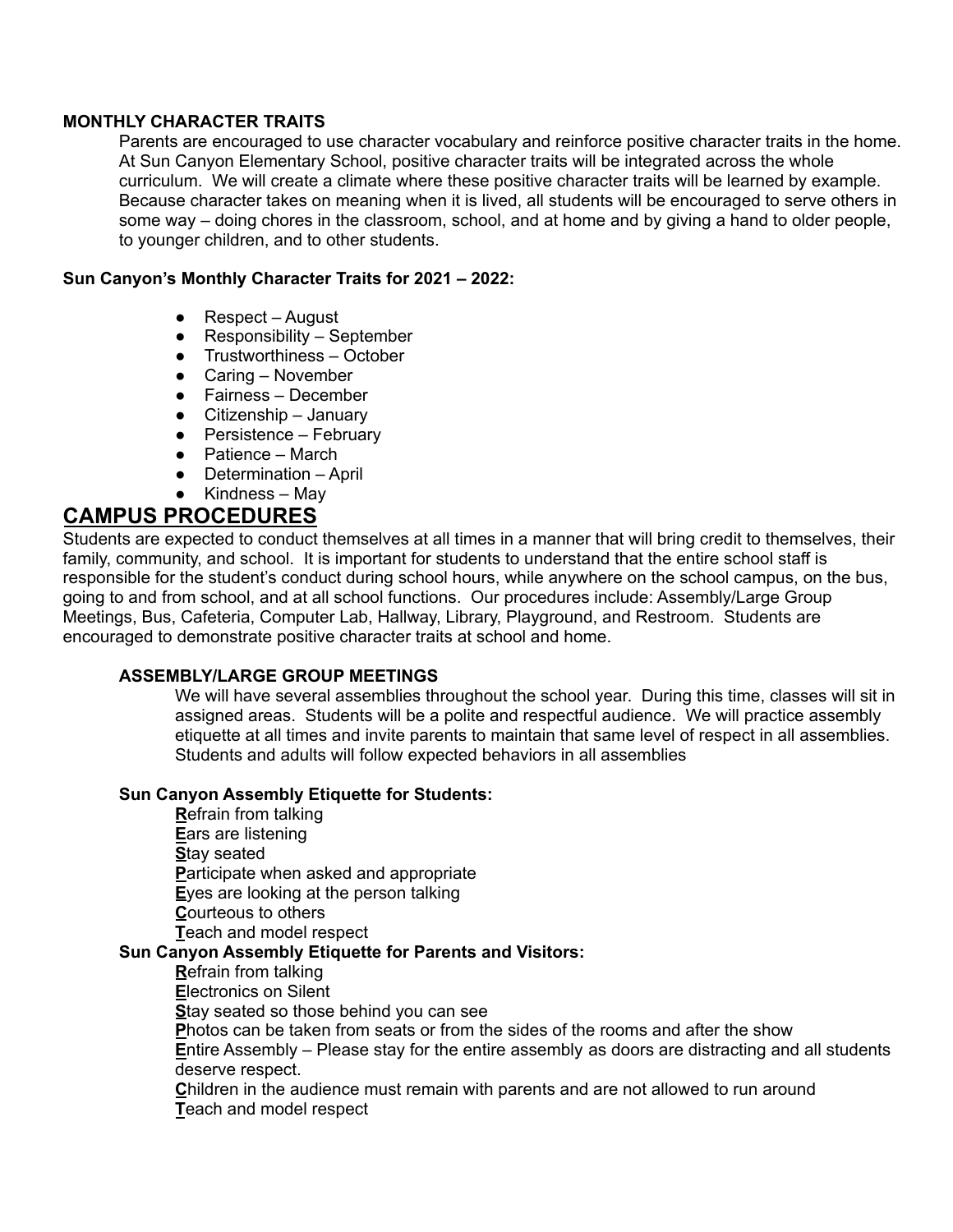#### **BUS PROCEDURES**

- ● Be respectfully lined up and wait until the bus comes to a complete stop before getting on board.
- Do not push or crowd while entering or leaving the bus.
- Kindergartners should sit in the front of the bus.
- Go directly to your seat, sit straight, and face the front of the bus.
- Remain seated throughout the trip.
- Keep the aisle clear.
- Do not put hands, arms, head, or feet out the window.
- Do not throw anything inside the bus or from the bus.
- Do not eat or drink on the bus (plastic water bottles are permitted).
- Talk quietly, using respectful language.
- ● Remain seated until the bus has reached its destination and has come to a complete stop.
- Follow the bus driver's directions.
- Have your Z-Pass ready to be scanned.
- ● If you do not have your Z-Pass, go to the Teacher in the Bus Line with paper passes.
- If you have 3 days without a Z-Pass, you must get picked up by your parents.
- ● The first Z-Pass is free, if lost or damaged, the cost is \$5.00 for a replacement.
- Reminder *Riding the bus is considered a privilege that can be taken away.*

#### **CAFETERIA PROCEDURES**

#### **The ABC's of Cafeteria Behavior:**

 **A**lways use "inside voices." **B**e respectful to cafeteria staff. **C**lean up after yourself. **D**on't leave your table without permission from an adult. **E**nter/exit the cafeteria in an orderly fashion.

#### **HALLWAY PROCEDURES**

- Walk in a line on the right following line leaders.
- Stand away from the walls while waiting in line.
- Stop at corners to check for traffic.
- Students walk together.
- Hands should always be kept to yourself and away from the walls.
- Respect the learning time of other classes by keeping your voices down.
- ● No one is allowed in the hallways, including before school, without a pass (kindergartners always have a buddy).
- Always walk.
- Absolutely no running.
- ● Be respectful of anything hanging in the hallway. Do not touch or destroy items.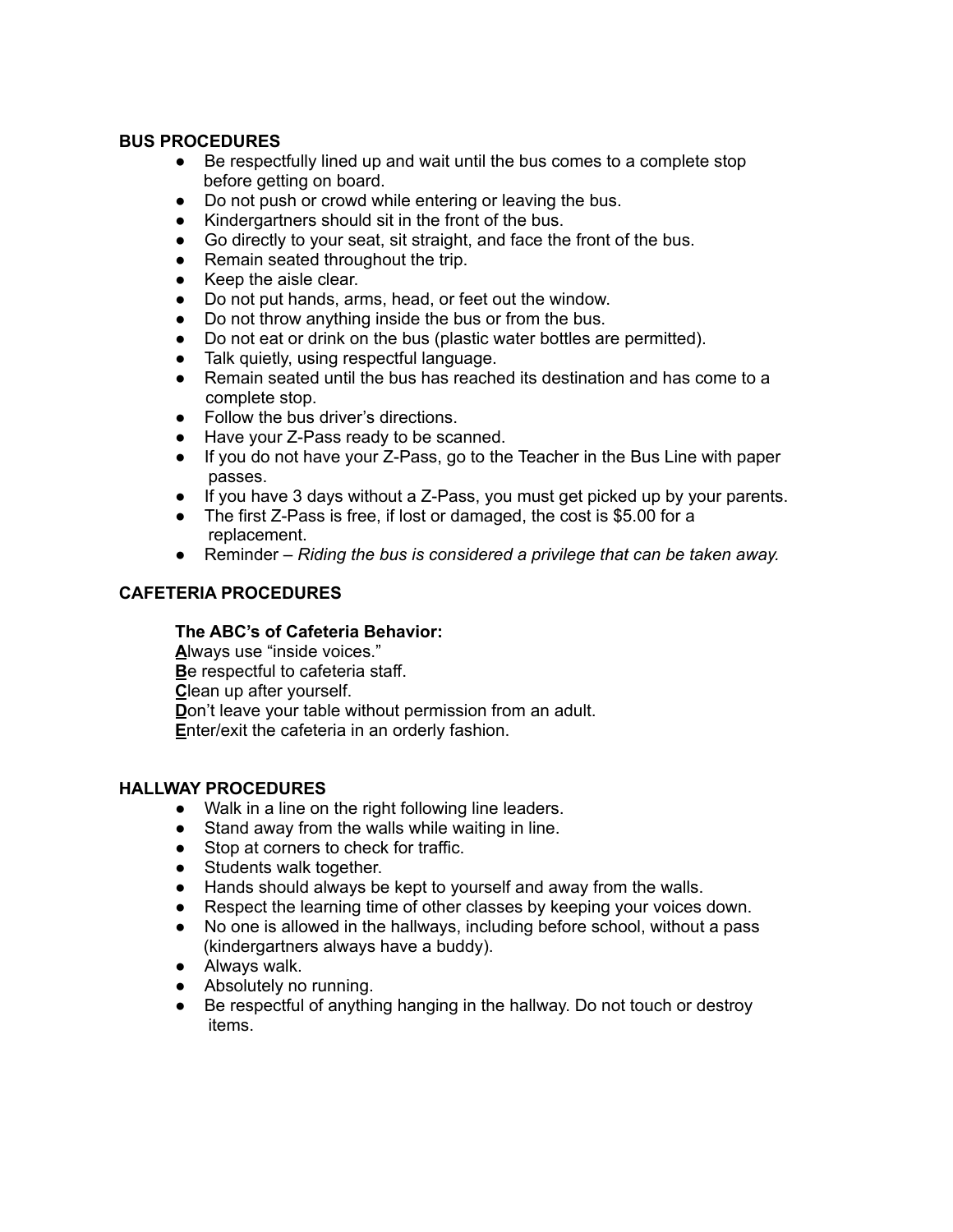#### **LIBRARY PROCEDURES**

- ● Follow all classroom and Sun Canyon Elementary School rules in the Library and Media Center.
- Use a quiet voice.
- Keep your hands and feet to yourself.
- ● Books are borrowed, therefore if they are lost or damaged, fines will be implemented.
- Treat all library books and materials with respect.

#### **PLAYGROUND PROCEDURES**

- Cooperate, take turns, and share equipment.
- ● Observe a safety zone if not using equipment. Stand a safe distance away from moving equipment and parts.
- Slides: One person at a time. Sit down and slide feet first. Do not walk up the slide.
- ● Swings: Sit on the swing by yourself. Hold onto the chains and swing back and forth only. Do not twist or swing sideways. Be aware of safety zone.
- ● Monkey Bars: Grip with your hands and be careful of feet. Bars are not for sitting or climbing across the top. Before starting to go across, make sure there is no one else on the bars.
- Display good sportsmanship.
- ● Playground equipment, such as balls and jump ropes, should not be on the play structure.
- ● Awnings: Keep hands and playground equipment away from all shade awnings.
- If a ball leaves the playground, only an adult will retrieve it.
- Tag, football, and running games are to be played in the grass areas only.
- ● Karate, wrestling, boxing, tackle football, and keep away games are not permitted at school.
- Rocks and sand are not to be thrown.
- ● Students must stay in the assigned playground areas (stay away from the fence).
- Use courtesy when using the drinking fountain. Wait patiently.
- Line up promptly when the whistle blows.
- No food allowed on the playground.
- Please do not touch or move PE equipment that is set out for PE classes.

#### **RESTROOM PROCEDURES**

- Passes must be used in emergency situations.
- Students must sign out of the classroom.
- Use your inside voice in the restrooms.
- Students do not loiter or play in the restrooms.
- Students are to flush toilets and wash hands.
- Paper towels are thrown in the trash can when used.
- Defacing the walls is vandalism. (No writing utensils in the bathrooms)
- No food can be brought in the bathroom.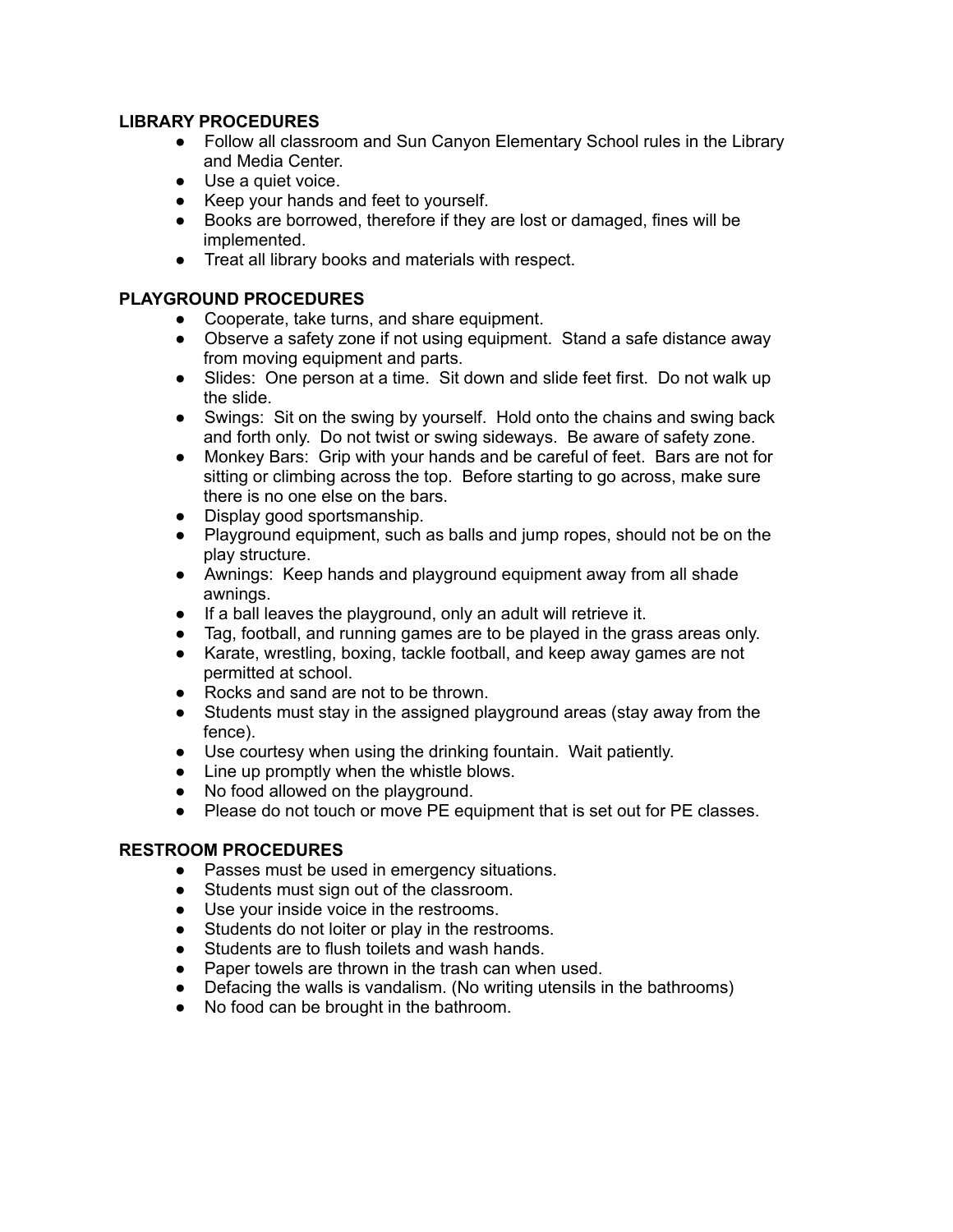### **CAMPUS GUIDELINES**

#### **ATTENDANCE/TARDIES**

 The regular school attendance of school age children is required by state law. The parent or guardian is charged by law with the responsibility for the student's consistent school attendance. If your child will be absent for any reason, please call the school at 623-707-2000 and follow the directions for "attendance." Give your child's name, the name of your child's teacher, and the reason for the absence. If we do not hear from you, a call will be initiated from the school to check on absences. Please return that phone call with the reason for absence. Letters from the school office will be sent on the fifth and tenth day of absence, excused or unexcused, with a concern about a student's attendance. Eighteen days is considered "excessive" by the Fowler Elementary School District and according to state law may require a truancy hearing. A student will be removed from school enrollment after ten consecutive school days of unexcused absence.

 The breakfast bell rings at 7:45. All students will be served breakfast in the classroom. The school bell rings at 8:00 a.m. and instruction begins promptly at 8:00 a.m. When a child arrives to school after 8:00 a.m., they must report to the office for a tardy slip. When a child enters the classroom after instruction begins, instruction for all is interrupted and the child has missed out on an important part of the day. Because of this, parents are expected to get their children to school on time.

 If you sign your child out of school before 11:30 a.m., your child will be counted as absent for the full day of school by the State of Arizona. If you sign your child out of school before 2:30 p.m., your child will be counted absent for half a day by the State of Arizona. Please make every attempt to make appointments after school hours so this type of absence is not reported on your child's attendance record.

#### **ANIMALS**

 No live animals other than classroom pets, including insects and reptiles, may be brought on any school property without permission from the teacher and the principal. This includes dogs per ARS 13-1502A1. No animals may be transported on the school bus.

#### **BICYCLES/ROLLERBLADES/ROLLERSHOES/SKATEBOARDS/HOVERBOARDS**

 For safety reasons, students are not permitted to bring and/or ride roller blades, roller shoes, skateboards, hoverboards to and from school. Bicycle riders should wear a safety helmet and need to use extreme caution. Bicycles are to be ridden in a controlled and safe manner while traveling to and from school. Bike riders must also walk their bikes across the crosswalks. While on campus students must walk, not ride their bikes. All bikes must be kept in the bike rack area and this area is off limits to all students during school hours. Neither the district nor its employees can be responsible for damage to or theft of bicycles.

#### **BREAKFAST**

Breakfast is served daily from 7:45 a.m. to 8:00 a.m. and is available to all students for free.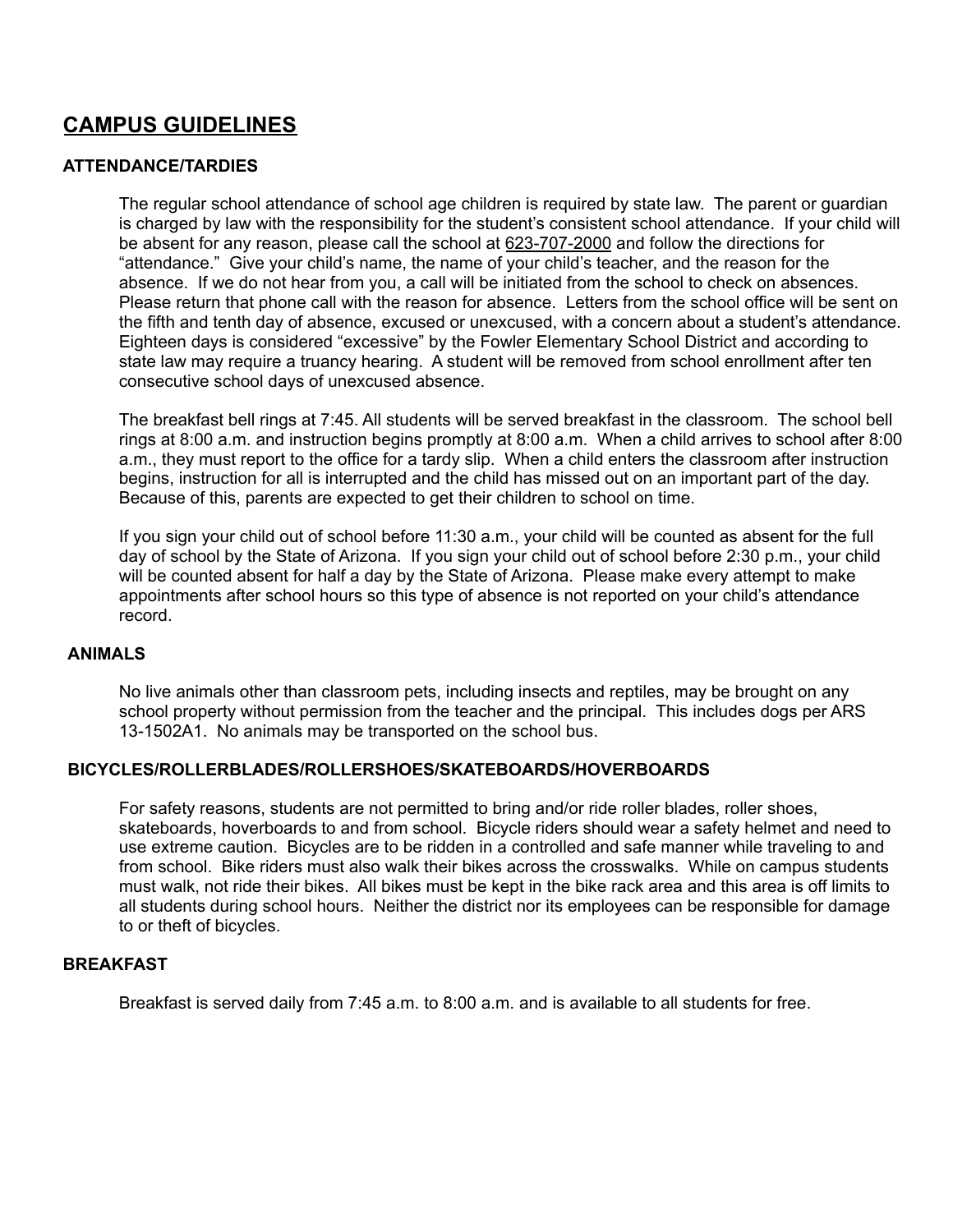#### **BUS DISCIPLINARY ACTION**

 Students may lose bus privileges for repeated violations of bus procedures. Kindergartners may lose bus privileges if they are not met by an adult at the bus stop and have to be returned to the school. Serious safety infractions such as, but not limited to: fighting, destruction of property, use of a weapon, or making a dangerous threat while on the bus will result in immediate bus suspensions. The length of time the student is ineligible to ride the bus will be determined by school administrators. All bus suspensions are for AM and PM runs, as well as field trips.

#### **CELL PHONES**

 Telephones are provided in each classroom for teacher and student use. No cell phones or smart phones are allowed at school. Parents, please do not call your student during school hours. If phones or smart watches are in classes during learning or on playgrounds, the phone/watch may be confiscated and held in the office for parents to come pick-up. The school is not responsible for lost, stolen, or damaged phones that are brought to school.

#### **CLASSROOM INTERRUPTIONS**

 To create and maintain the best learning environment for students, interruptions during instructional times must be avoided. Please make all necessary arrangements with your child and be certain that your child has his or her lunch, lunch money, homework assignments, keys, permission slips, and/or books before school begins. Please do not call your child's classroom during instructional hours unless it is an emergency. Please notify the teacher ahead of time if you will be picking up your child before dismissal time. For safety and security reasons, parents will be asked to sign in as a visitor, put on a visitor's badge, and pick up the child in the classroom. **\*\*Due to COVID 19 and safety precautions – visitors will be limited until further notice.**

#### **CONFERENCES**

 Parents or teachers may request a conference at any time. There are two mandatory Parent/Teacher/Student Conferences throughout the year per district calendar. At these scheduled conferences, the teacher, parent, and student will discuss the student's individual growth and progress. The principal and assistant principal are always available to meet with parents, teachers, and students. These appointments need to be scheduled through the front office.

#### **CROSSING GUARD**

A crossing guard will be provided to help students crossing the corner of 81<sup>st</sup> Ave. and Durango. The crossing guard will be on duty prior to school beginning and immediately after school. All students are to follow the crossing guard's directions to ensure safety in crossing the street. Bike riders will walk their bikes across the crosswalks and on school grounds

#### **CURRICULUM AND INSTRUCTION**

 Sun Canyon Elementary School teachers deliver the Fowler Elementary School District curriculum based on Arizona College and Career Ready Standards available on the Arizona Department of Education website: <http://www.azed.gov/standards-practices/>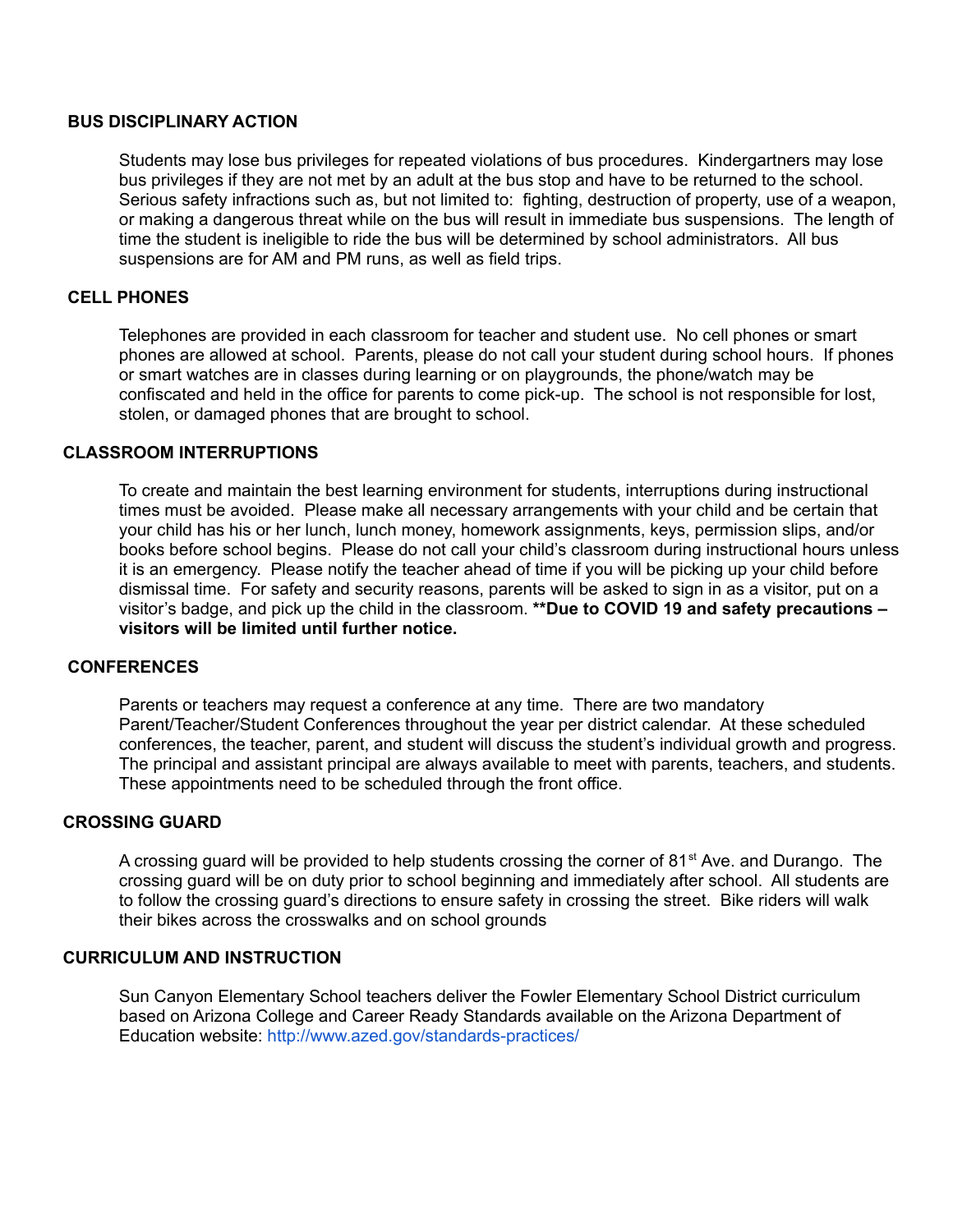The following is a list of subject areas and adopted textbook companies and programs: Mathematics **Houghton Mifflin Harcourt Into Math Social Studies** Reading McGraw Hill Wonders Language McGraw-Hill McGraw-Hill Impact Science McGraw- Hill Inspire

#### **CUSTODY**

 In most cases divorced parents continue to have equal rights, such as access to information where their children are concerned. If you have a court order that limits the rights of one parent in matters such as custody or visitation, please bring a copy to the school office. Unless your court order is on file with us, we must provide equal rights and access to both natural parents.

#### **DISCIPLINE**

 A main function of Sun Canyon Elementary School is to provide all students with the best educational environment. In order to do this, discipline must be maintained in the school and self-discipline must be developed by each student. No student will be allowed to disrupt the educational process of another

 student. All teachers and staff members are responsible for enforcing all of the Sun Canyon Expectations and Procedures.

 If a student is referred to the office by a teacher or staff member, the Principal and/or Assistant Principal may:

- Counsel the student.
- Contact the parents by phone or send home a discipline referral notice.
- Assign a logical consequence.
- Conduct a parent, student, and teacher conference to create a plan of action.
- Restrict a student from a school activity.
- Contact the parents and send the student home for the day.
- Contact the parents and suspend the student from school activities or school.
- ● Recommend to the Fowler Elementary School District Governing Board expulsion from school.

 Administrative judgment will be used in each situation. The district guidelines on discipline and vandalism, the Student Code of Conduct, will be used for guidance. A copy of these guidelines will be sent home at the beginning of the year for parent or guardian signatures.

#### **DISMISSAL**

 Sun Canyon Elementary School students are dismissed at 3:00 p.m. (1:15p.m. on Thursdays). Students are expected to ride a bus, be picked up by parents (in front of the school in the south parking lot), or to immediately walk home. Students are not permitted to go home with friends or ride a bus other than their own without prior written notice to the teacher or principal. The speed limit in the parking area is 5 miles per hour and no cell phones should be in use while your vehicle is moving. Vehicles should never be left unattended in the drop-off/pick-up zone.

 No parent traffic is allowed in the bus area to the east of the school per Arizona statute. Please do not use the front driveway entrance between 7:15 a.m. to 8:00 a.m. and 2:45 p.m. to 3:15 p.m.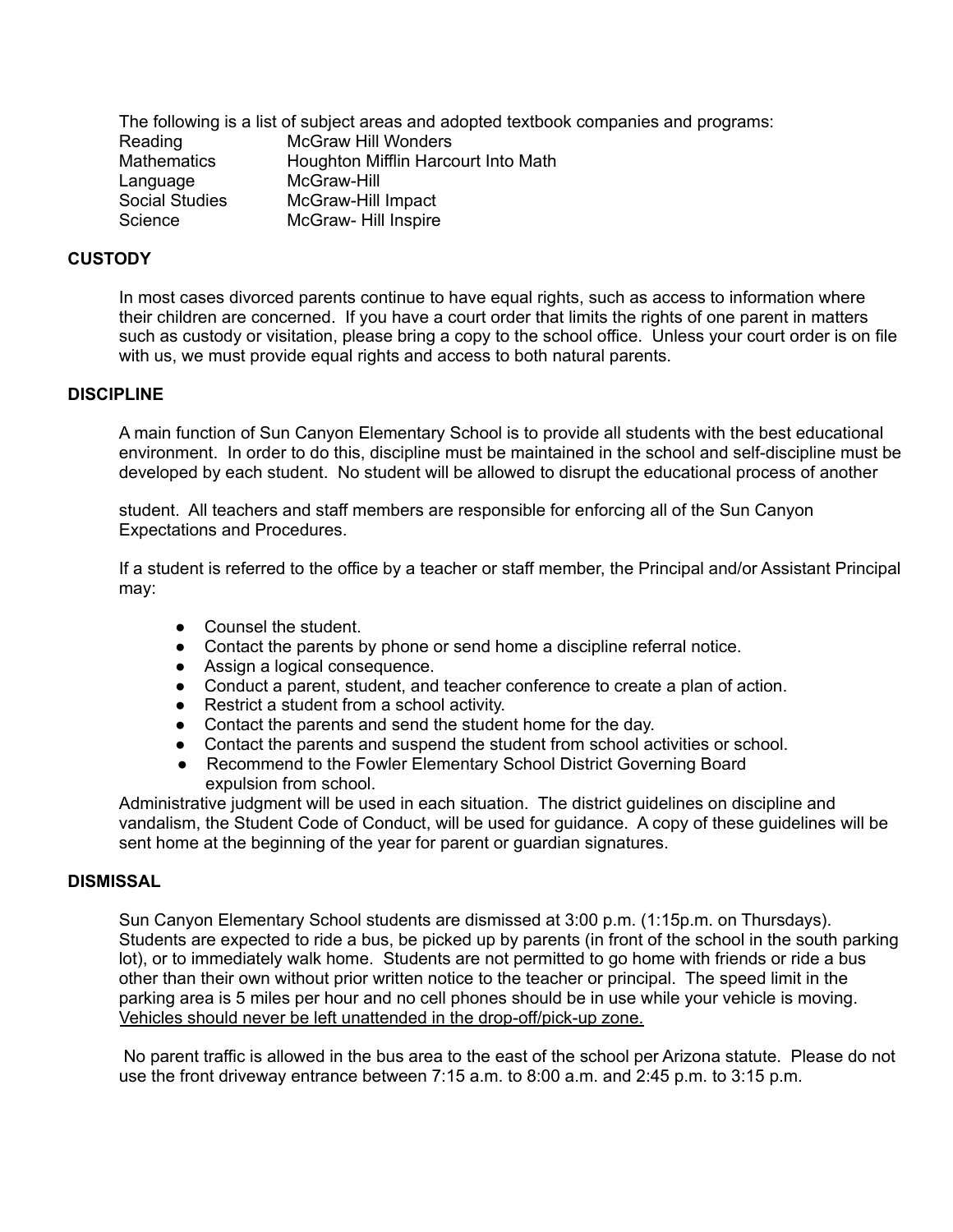The parent drop-off and pick-up area is on the south side of the school. Drive around the parking lot to the curb, do not pass other vehicles, and pull forward as close to the front of the area as you can proceed. Drop-off or pick-up your child and drive away immediately. Do not leave your vehicle unattended. Parking spaces are available if you need to leave your vehicle or need to sit in it for a period of time.

#### **DRESS CODE**

 The Governing Board of Fowler Elementary School District recognizes the critical importance of its educational mission to promote academic achievement and a safe and secure environment at all campuses in the District. To assist in creating a positive educational environment, a dress code that includes mandatory uniforms has been adopted for the District.

 All students in kindergarten through fifth grade who attend Sun Canyon Elementary School are expected to dress in proper school attire. It is the parents' responsibility to ensure compliance with the dress code. The standard school uniform shall be:

Tops: White, light blue, or navy (have sleeves and collars, not have any logos or writing on them, be size appropriate).

Bottoms: Uniform navy shorts, slacks, skirts, or jumpers (be no shorter than the ends of the fingertips when arms are down at the side, not have any logos or writing on them, be size appropriate). No sweatpants or leggings are allowed. Pants/shorts must be worn at the waist.

Footwear: Must be worn at all times. Closed shoes, athletic shoes, or sneakers are best suited for school activities as well as safety and are a must for Physical Education. No flip-flops (slides), roller shoes, or backless shoes will be allowed at school for safety reasons.

Hats: Must be worn outside only with the brim in the front and must be school

appropriate.

 Students who violate the District's dress standards may be asked to do any of the following, depending upon the specific circumstances:

- Change into other clothing that has been brought to school by parents.
- ● Change into clothing that may be provided by the school based on availability. This uniform must be laundered and returned to the school.

 ● Appropriate disciplinary action shall be taken for repeated violations of District dress standards.

#### **EARLY RELEASE DAYS**

 The Governing Board of the Fowler Elementary School District has again approved Early Release Days every Thursday for the 2021-2022 school year beginning an hour and forty-five minutes earlier than regular dismissal. Sun Canyon Elementary School's release time on Thursdays will be 1:15 p.m. Parents must be on time for pick-up as this time is used for teacher professional development.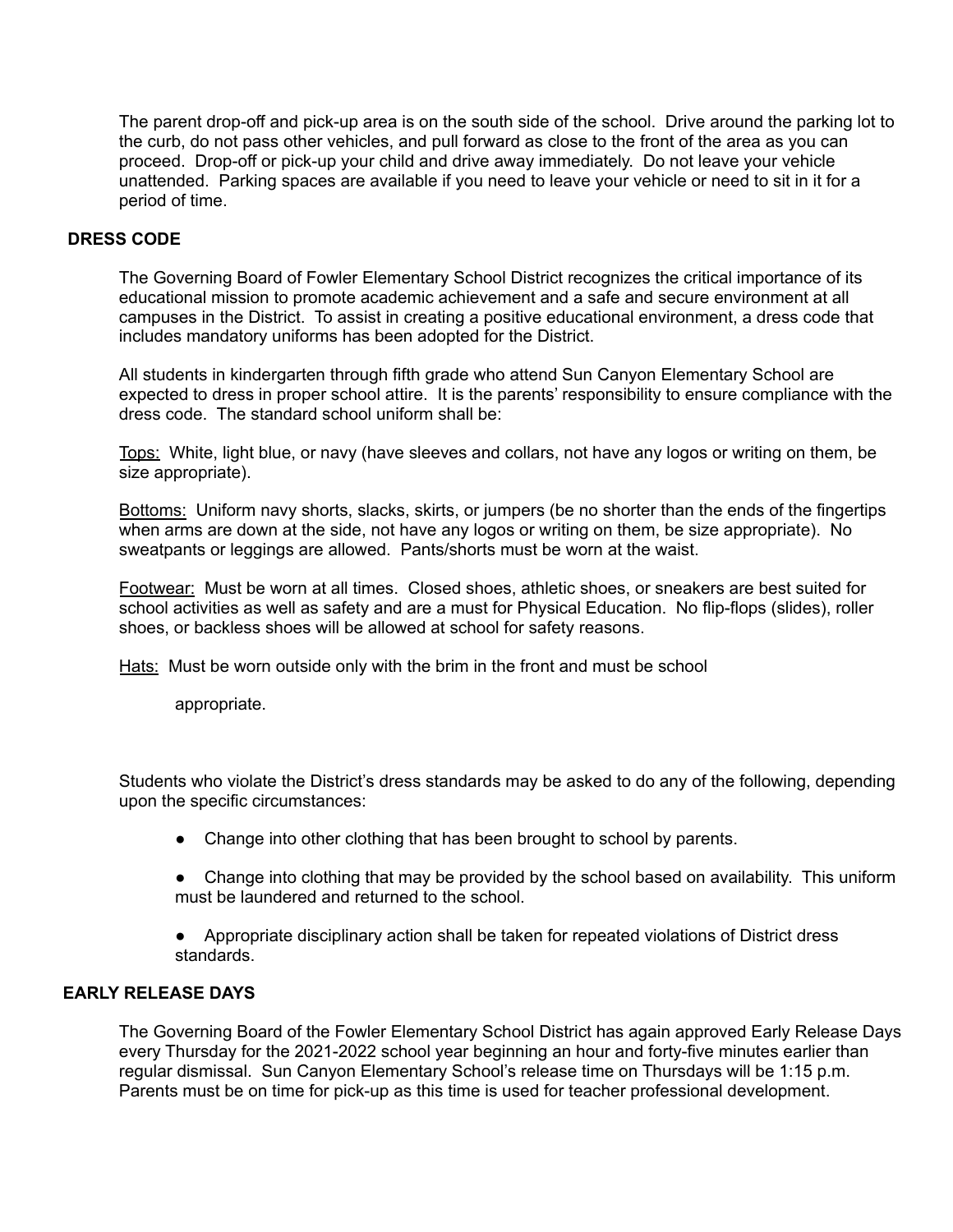#### **FIELD TRIPS – STUDY TRIPS**

 Students must have written parent permission on the District Form to participate in any off campus field trip or activity. Students are to be transported to and from school-sponsored activities by district-operated vehicles. Only students from the grade level or program are permitted to attend the field trip. Siblings, whether school age or not, are not allowed to attend. Chaperones must be eighteen or older.

#### **GIFTS TO SUN CANYON ELEMENTARY/SCHOOL TAX CREDIT DONATIONS**

 The Governing Board has the authority to accept gifts and donations that contribute toward the achievement of the goals of the District.

 Tax Credit Law (ARS 43-1089.01) which allows taxpayers a tax credit if they contribute to extracurricular activities in public schools. A tax credit is a dollar-for-dollar deduction in the taxpayer's actual tax owed. This tax credit is available to all Arizona individual taxpayers regardless of whether they have children in school. A married couple filing jointly can contribute a donation and receive a tax credit for any amount up to \$400.00. Taxpayers filing single status qualify for a tax credit up to \$200.00. Programs funded by Tax Credit donations at Sun Canyon Elementary will be field trips, before and after school programs, band and choir. To donate, fill in the Tax Credit Response Form available at the school, district office, or the [fesd.org](https://fesd.org) website. The Sun Canyon Elementary School community is encouraged to take advantage of the Public School

#### **HEALTH**

 Sun Canyon Elementary School has the services of a trained, full-time health clerk who is an active member of our staff. All medication/pills, whether they are prescription or over-the-counter products, must be held and administered by the school's health clerk. This includes cough drops, please do not just send them with your child. The nurse and teacher will help distribute.

 If it is necessary for a student to receive medication during school hours, the parent is required to bring the medicine to the health office in a pharmacy dispensed container with pharmacy labeling (i.e. name, directions for administering, physician's name, and dosage of drugs). No unidentified medication/pills will be administered to students.

#### **HOMEWORK**

#### Objectives:

 The use of homework is encouraged as a means of extending the amount of time that students devote to learning, as well as providing time to reinforce skills learned in the classroom or completing regular classroom assignments. Homework may also be used effectively to build self-discipline, develop independence and responsibility, as well as learn to study effectively and use time wisely. Home study allows students to make up work missed due to absence, to take advantage of unique community resources, and to make "real-life" applications of concepts learned in class.

#### Guidelines:

 Each homework assignment must address specific purposes that are consistent with the ongoing activities of the class. Homework should directly relate to upcoming activities, or reinforce, enrich or extend a classroom learning experience.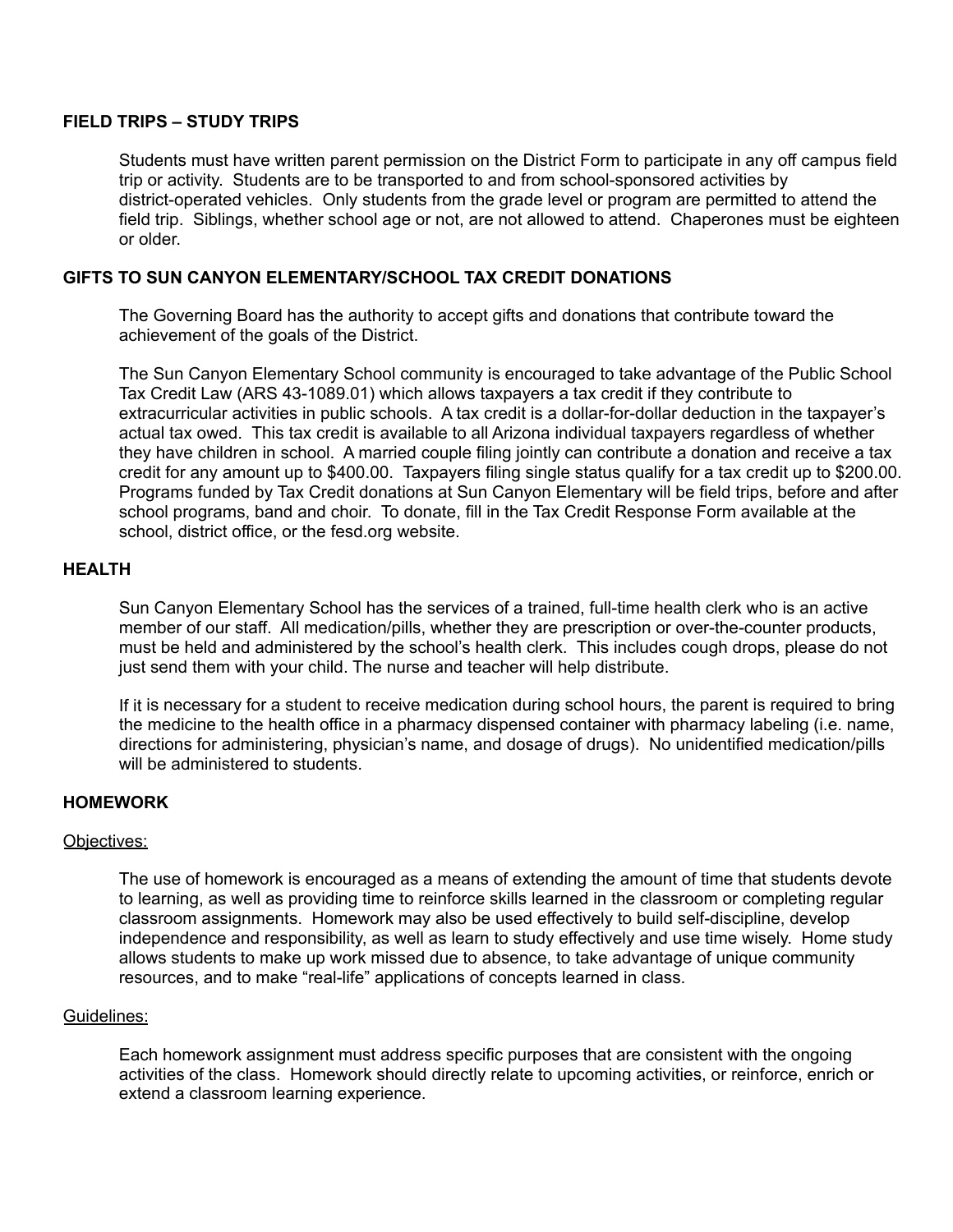Communication between teachers and parents regarding homework is considered essential. Parents need to be advised of what is expected of their children and how they can reinforce the learning potential of the work assigned.

#### **HOURS OF SCHOOL DAY**

 Sun Canyon Elementary School hours are 8:00 a.m. to 3:00 p.m. Monday through Wednesday and Friday. Thursday's hours are 8:00 a.m. to 1:15 p.m. Playground supervision is from 7:30 to 7:45. No student should be on campus before 7:30 a.m. when the playground supervision begins. Do not leave students at the front gate or allow them to walk to school before 7:30. If you need before school care you can contact Champions for information. They offer affordable daycare right in our cafeteria. Breakfast starts at 7:45. Instruction begins at 8:00 a.m. Remember - a little late is too late.

#### **IMMUNIZATIONS**

 Each student attending public school in Arizona must have the following on file at his or her school before the child can be admitted to school: proof of immunization, including the month, day, and year of immunization for diphtheria, tetanus, pertussis (whooping cough), polio, hepatitis A and B series, MMR (measles, mumps, and rubella), and chicken pox (for kindergartners through third graders).

#### **INTERNET/Technology**

 Parent or guardian signature is required on the Code of Conduct for students to utilize the Internet in the classroom, computer lab, and/or Media Center. All students will be assigned a Chromebook, and will be financially responsible for any purposeful damage.

#### **LEGAL NOTICE**

 The Fowler Elementary School District affirms its intent to comply with all Federal and State laws relating to the prevention of discrimination. All courses, services, activities, and employment opportunities are offered without regard to race, color, creed, national origin, age, sex, or handicapping condition.

#### **LOST AND FOUND**

 Sun Canyon Elementary School's lost and found is located in the nurse's office and in the middle hallway. Unclaimed property will be donated to charity quarterly.

#### **LUNCH**

 Sun Canyon Elementary School takes part in the National School Lunch Program. Meals are served every school day. Children may buy lunch for \$1.60. Meals are also available free or at a reduced price for eligible students. All parents will be given an application to see if they are eligible. These applications must be completed each year.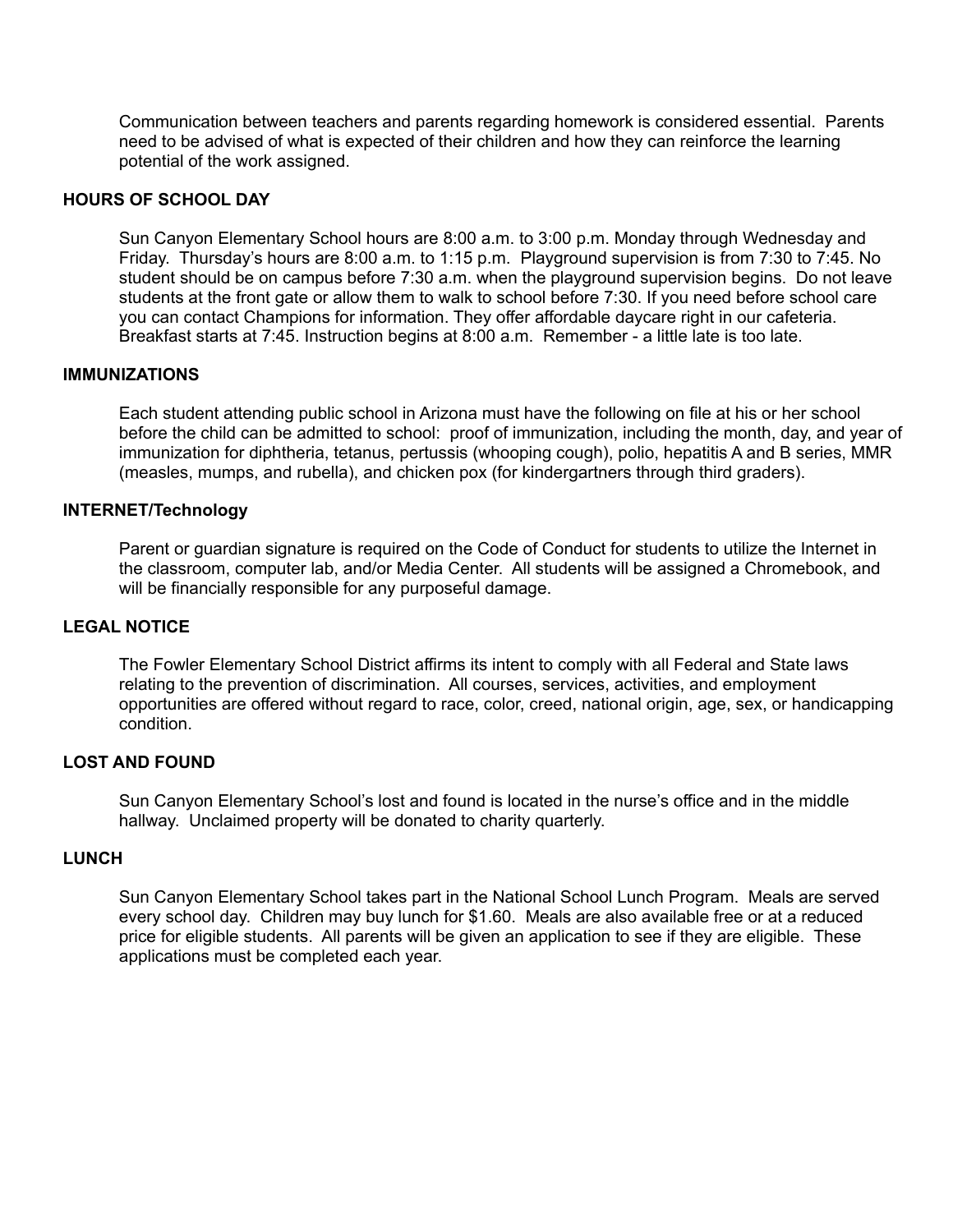#### **OPEN ENROLLMENT**

 Fowler Elementary School District's Open Enrollment Policy is designed to allow parents the opportunity to request that their child(ren) be permitted to attend a school outside of the attendance area in which they reside. Parents wishing for their child(ren) to attend a school, other than the one in their attendance area, must complete an Open Enrollment Form and turn it in to the school they would prefer their child(ren) to attend by May 1<sup>st</sup> of each year.

 Requests for transfer can only be honored if it will not overcrowd the receiving school. Transfer permission can be rescinded if a child does not comply with the rules and regulations of the receiving school. If your request is honored, transportation to and from the school becomes the responsibility of the parent.

#### **PARENT STAFF ORGANIZATION**

 A fundamental strength of any school is the high level of parental involvement. At Sun Canyon we encourage parents to help facilitate and support the educational process by giving of their time and expertise. The Parent Staff Organization provides valuable assistance to our community and we encourage you to join.

#### **PEDESTRIANS**

 Students living within walking distance of school will observe all safety signs. Students are not to cross any of the streets leading to the school except in the designated or staffed crosswalks.

#### **PERSONAL PROPERTY**

 All personal property brought to school by students is at their own risk and may be confiscated if it becomes a distraction to others. Neither the school nor its staff can be responsible for damage or theft of personal property.

#### **PHOTO RELEASE**

 Parent or guardian signature is required on the Code of Conduct for students to be photographed and/or videotaped for classroom websites, yearbook, and other school purposes.

#### **RELEASING STUDENTS DURING THE SCHOOL DAY**

 All students must remain on the school grounds during the regular school day. To be excused from school during school hours, a parent/guardian must come in to the office and sign the student out from school. All students who leave and/or return to the school during school hours must check in/out through the office. (Please see "ATTENDANCE" for the State of Arizona requirements about absence reporting when students are released early.)

#### **REPORTING STUDENT GROWTH/PROGRESS TO PARENTS**

 Student progress and performance will be reported to parents quarterly through report cards. Progress reports will be sent in the middle of each quarter to provide parents with a benchmark of student achievement for grades K-5.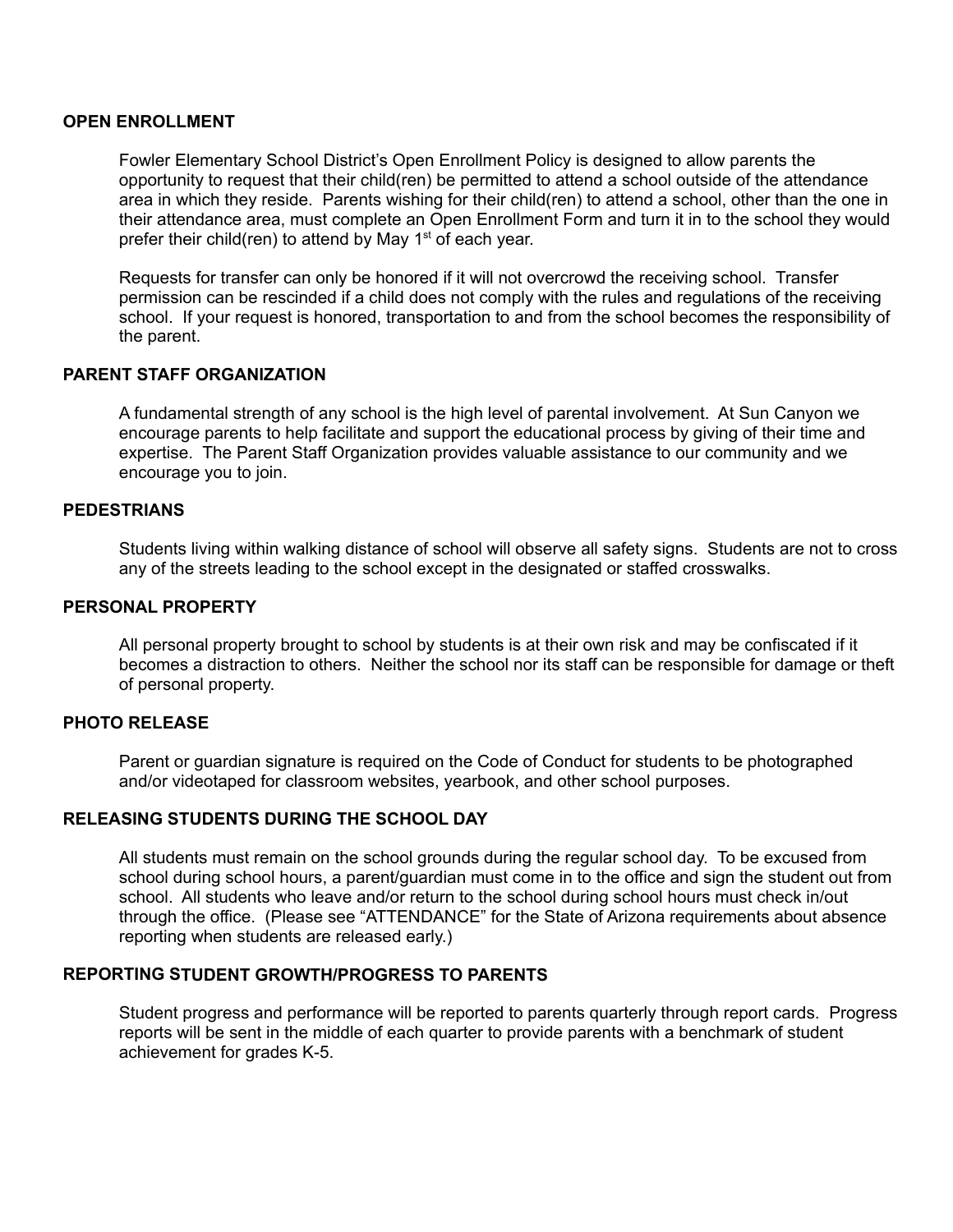#### **SAFETY AND SECURITY**

 At Sun Canyon Elementary School, safety and security is always a concern and an issue that is taken very seriously by staff and parents. We have policies and procedures in place that assure we are actively involved working to keep our children safe and secure. Supervision and safety is an issue that is continually monitored on our campus. In addition to the minimum of one fire drill a month, we will have a minimum of one lockdown drill a semester. Also, our district has taken a no-tolerance stance to students who participate in any type of event or actions that threaten or that have potential for endangering the safety of others.

Our safety procedures include:

- ● Kindergarten students use a "buddy system" when leaving the classroom during the day.
- Restrooms are monitored regularly by staff.
- Daily calls are made for every unexcused absence.
- Parents are requested to escort their child to the office to sign-in when tardy.
- ● Children are never allowed to leave campus during the day without being signed out by a parent or guardian, or an adult whose name has been registered with us by the parent or guardian. This registered adult must have photo identification.
- Visitors are required to sign-in/out at the office and wear a visitor's badge.
- Signs are posted at entryways requesting visitors/volunteers to check in.
- Staff members monitor adults on the campus and request visitor badges.
- Staff is assigned to monitor students before and after school. No students should be on campus before 7:30 a.m. when supervision begins.
- ● Trained noon playground (including certified personnel) and cafeteria staff are on duty daily.
- Procedures and safety guidelines are communicated to students regularly.
- ● The head custodian makes rounds regularly throughout the day, reporting any unusual circumstances or people.
- Two-way radios are carried for communication around the campus.
- "Stranger Danger" and personal safety is a regular part of the curriculum.
- ● Each teacher has a written crisis/emergency plan, including dangerous person instructions.
- ● The principal and assistant principal constantly monitor and adjust for safety concerns.
- ● All students remaining at the school after buses leave are brought to the office to call home.

#### **SCHOOL RECORDS**

 It is imperative that you notify the school with changes in personal information, i.e. phone numbers, addresses, and emergency contact information.

#### **SPECIAL SUBJECTS AND SERVICES**

 The Art program exposes your child to various forms of art from around the world, and based on state standards. Students will be exploring different artists, styles, and the fundamentals of Art; while learning how art incorporates into the world around them.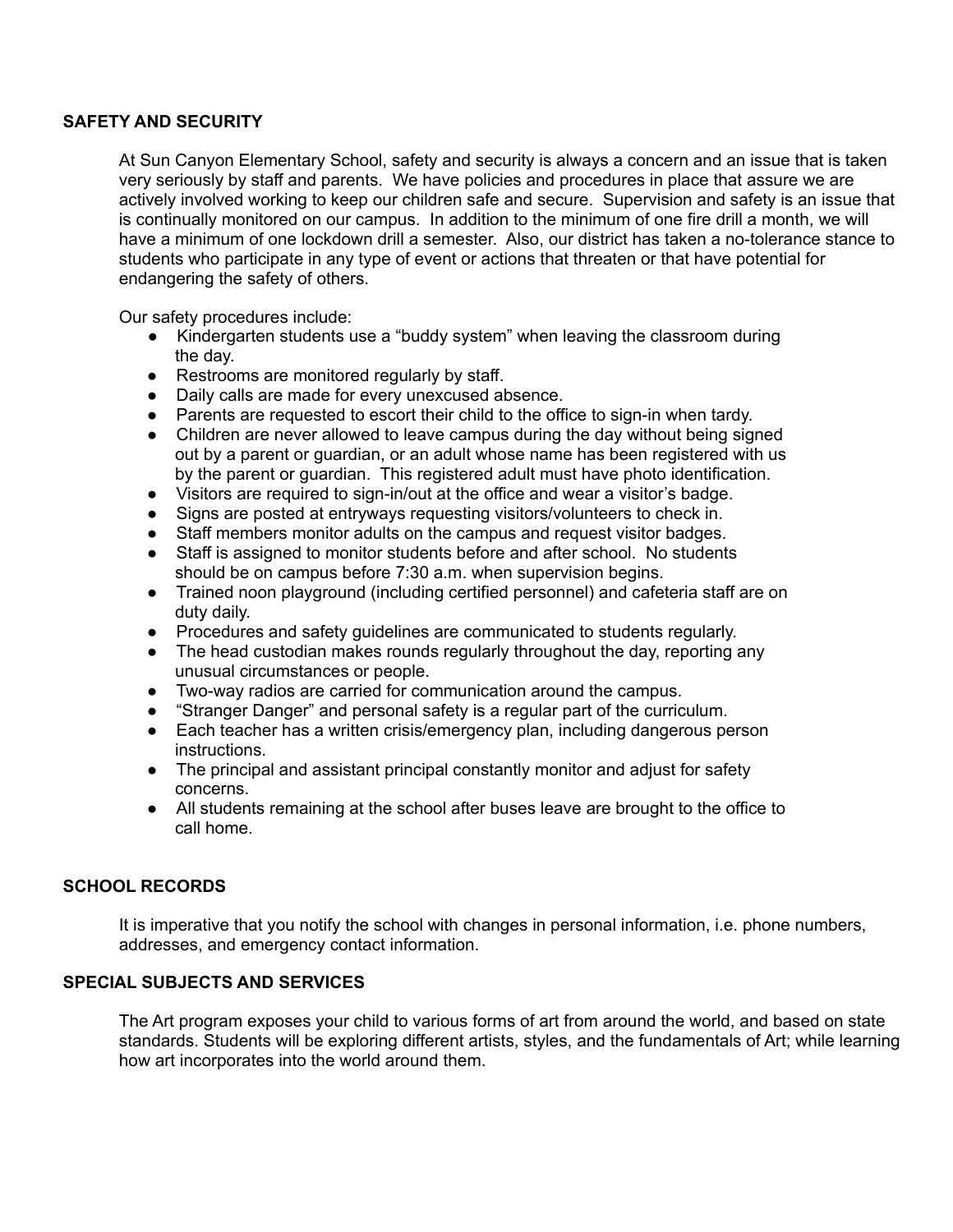Music instruction, based on state standards, is actively integrated with the classroom instruction. Music instruction will include movement, voice, instruments, and theory; as well as performance groups like choir. Choir is offered to students in grades three to five.

 Gifted Student Services are provided to identified second through fifth graders. Identified students are clustered in classrooms at each grade level and are provided enrichment by the regular classroom teacher through differentiated instruction. This is overseen by a teacher endorsed in gifted education.

 The Family Study Team processes referrals for educational intervention for students with learning and behavioral problems. Parents of students referred to the team are invited to attend meetings when the needs of their child are being discussed. Interventions and goals for the child are created in these meetings.

 The Media Center provides our community with the opportunities for using reference materials and to experience the joy of reading. Students may visit the Media Center with their classes or at other times with a pass from their teacher.

 Physical Education is provided to all students exposing them to a variety of sports and activities, and is based on state standards. It is a health-related physical fitness program which encourages lifetime involvement in physical activity.

 The Rehabilitation Act of 1973, Section 504, provides services for students identified as "qualified" by demonstrating that he/she has a physical or mental impairment which substantially limits a major life activity, has a record of such impairment, or is regarded as having such an impairment. To be eligible for section 504, a substantial limitation on learning must be demonstrated by an educational need, i.e. a serious academic and/or serious behavior problem resulting from the students' disability and not other causes.

 The Special Education Department of Sun Canyon Elementary School provides the following programs for eligible students:

- Resource Room
- Self-Contained Functional Skills Programs
- Speech and Language
- Occupational Therapy
- Physical Therapy

 If you know of a child, or think your child might qualify for services, please see the principal or assistant principal regarding a possible evaluation. The Fowler Elementary School District offers Special Education services to students from age 3 to the end of eighth grade.

Students receive weekly Technology Instruction and have access to computers in their classroom.

 A variety of After School Clubs and Tutoring are provided for qualifying students. These programs are funded in a variety of ways, including extra-curricular tax-credit donations. The suggested donation for after school club participation is \$1.00. Tutoring is free.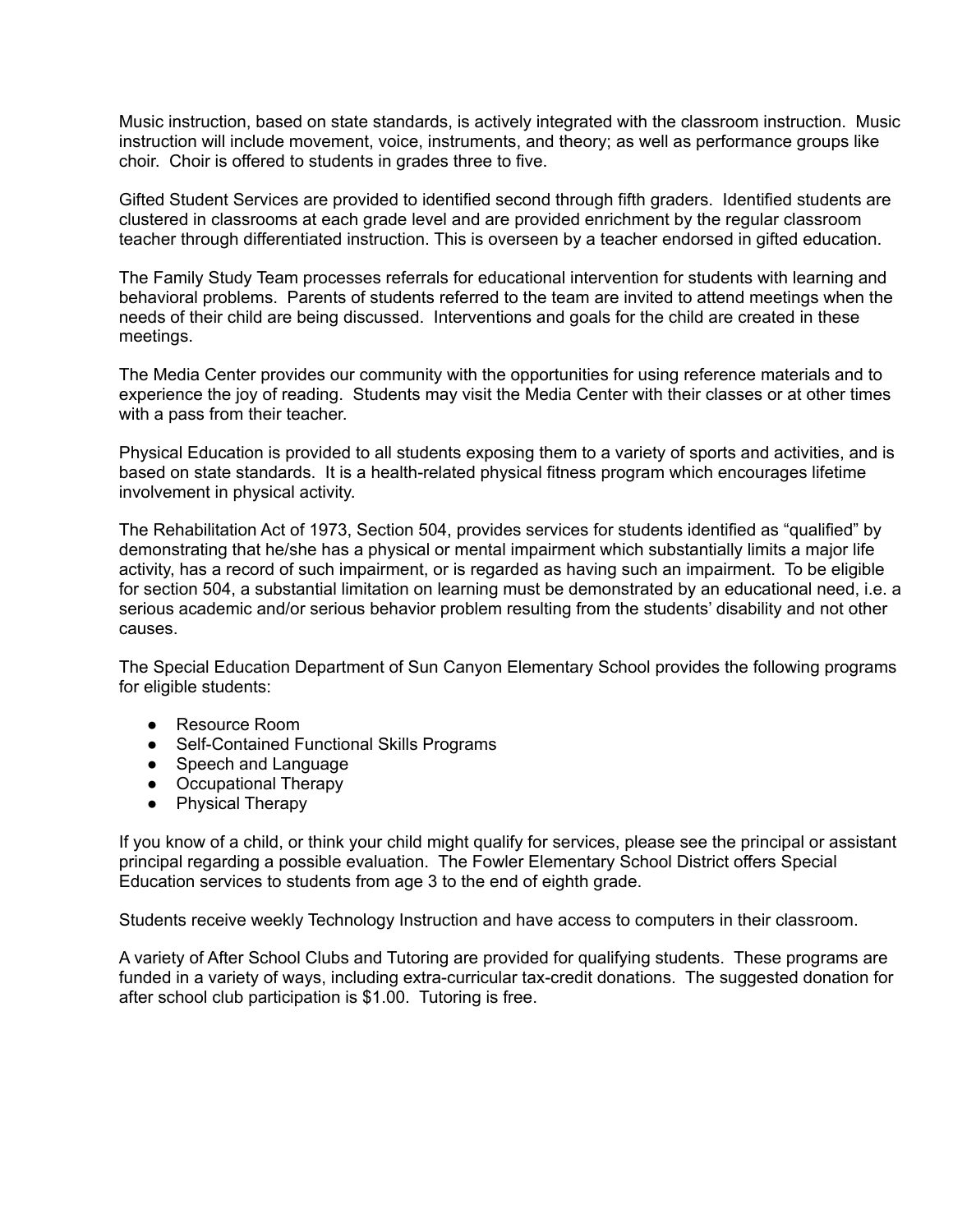The Student Council plays an important role in our school. This organization engages students in learning about democracy and leadership. Classmates in third through fifth grade elect their Student Council representatives. Our school's organization helps raise funds for school-wide projects and assists the school community when it is in need of aid. Being a Student Council representative develops responsibility and encourages students to be active members in our community

#### **STUDENTS' LEGAL NAMES**

Students' legal names must be used on all school documents and printouts.

#### **TESTING**

 Other than the classroom assessments which are given during the school year, the following assessments are administered throughout the year:

- AASA (Arizona's Academic Standards Assessment), Grades 3-5
- DIBELS 8 (tri-annually)
- AzAC Reading, Grades 2-5 (quarterly)
- Mathematics Benchmark, Grades 1-5 (quarterly)
- Pre/Post Reading and Math Benchmarks for Grades K-5
- Pre/Post Special Area Benchmarks in Art, Music, and PE

#### **TEXTBOOKS**

 Textbooks and library books are furnished by the Fowler Elementary School District. In the event a textbook or library book issued to a student is lost, damaged, or destroyed; the student is responsible for its repair or replacement. Until the book is found or paid for, the final report card may be held.

#### **USE OF SCHOOL FACILITIES**

 The community is welcome to use our outdoor facilities before and after school, but dogs must not be on the school grounds at any time. Bicycles, motor driven vehicles, skateboards, scooters, and roller skates/blades must never be ridden on the school playgrounds or on the sidewalks. Trespassing signs will be posted at various points of entry to our campus. These are not intended to exclude legitimate use of the grounds, but rather to prevent loitering and vandalism.

 School facilities and property may be leased to extended day resource programs and any person, group, or organization for any lawful purpose in the interest of the community. The purposes include but are not limited to: recreational, educational, political, economic, artistic, moral, scientific, social, religious, other civic or governmental. A reasonable use fee may be charged for the lease of school facilities and property. For more information, please contact the office.

#### **VISITORS/VOLUNTEERS**

 Parents are welcome on campus or in the classrooms at any time. However, visitors/parents are required to sign in at the office and pick up a Visitor's Badge. We ask that interruption of the teaching/learning process not take place during the instructional day and that conferencing take place by appointment before or after school. Unauthorized adults and student visitors are not allowed on campus or in classrooms. If you wish to observe a particular activity at school, please call in advance and we will be glad to arrange a date and time for your visit.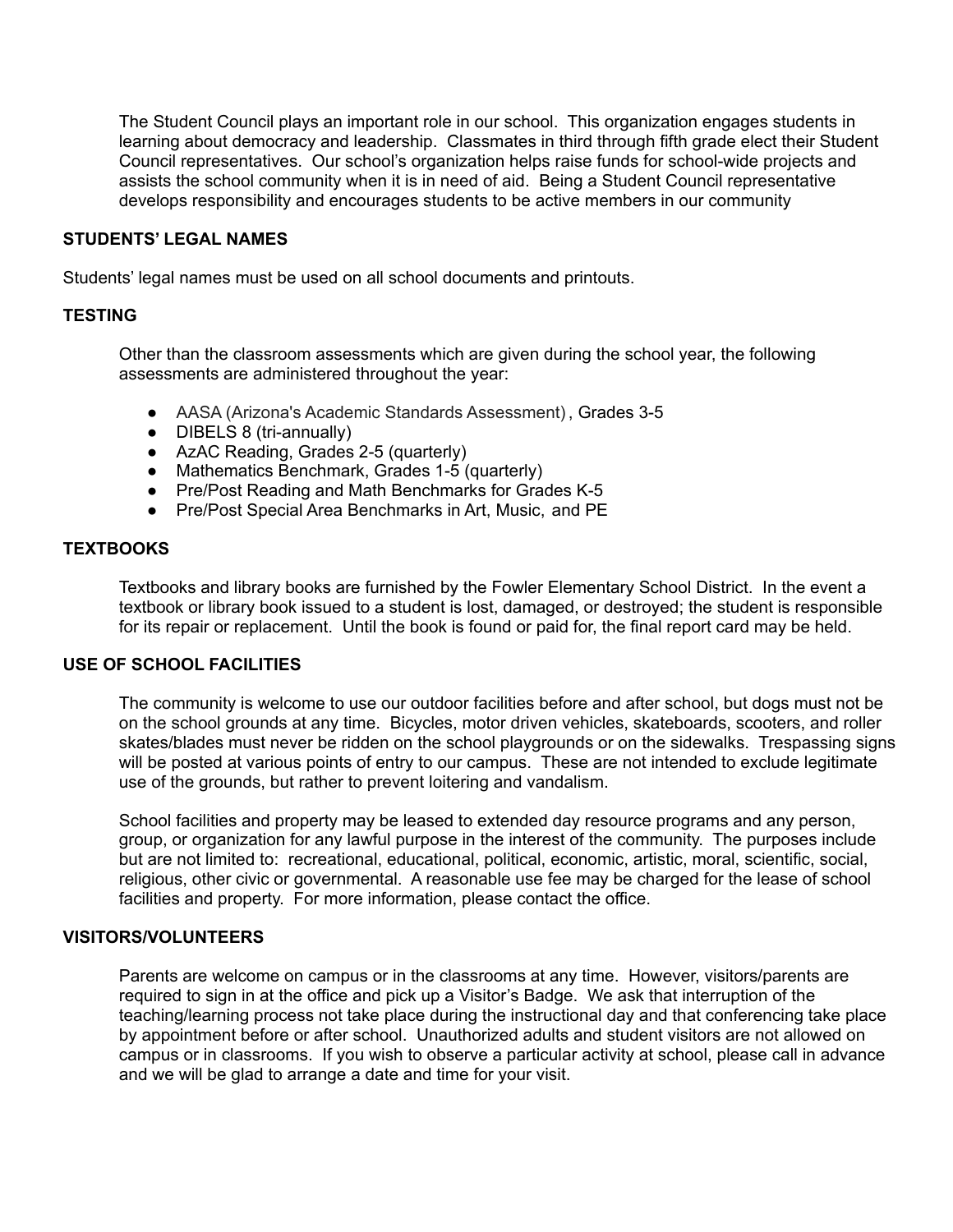Parents are invited and encouraged to participate in the total educational program at Sun Canyon Elementary School. Volunteers and parents are needed in the classroom to help facilitate learning, assist in programs throughout the school, and to become members of our Parent Staff Organization. Interested volunteers and parents are encouraged to contact their child's teacher or the school office.  **\*\*Reminder due to COVID 19 we will have safety precautions in place until all cleared. Visitors will be limited.**

#### **Kids at Hope Pledge**

 I am a Kid at Hope. I have dreams for the future and I will climb to reach those goals & dreams everyday. I am talented, smart & capable of success. All Children are Capable of Success, No Exceptions!

#### **Treasure Hunter's Pledge**

 As an adult and a Treasure Hunter I am committed to search for all the talents, skills and intelligence that exists in all children and youth. I believe all children are capable of success, No Exceptions!